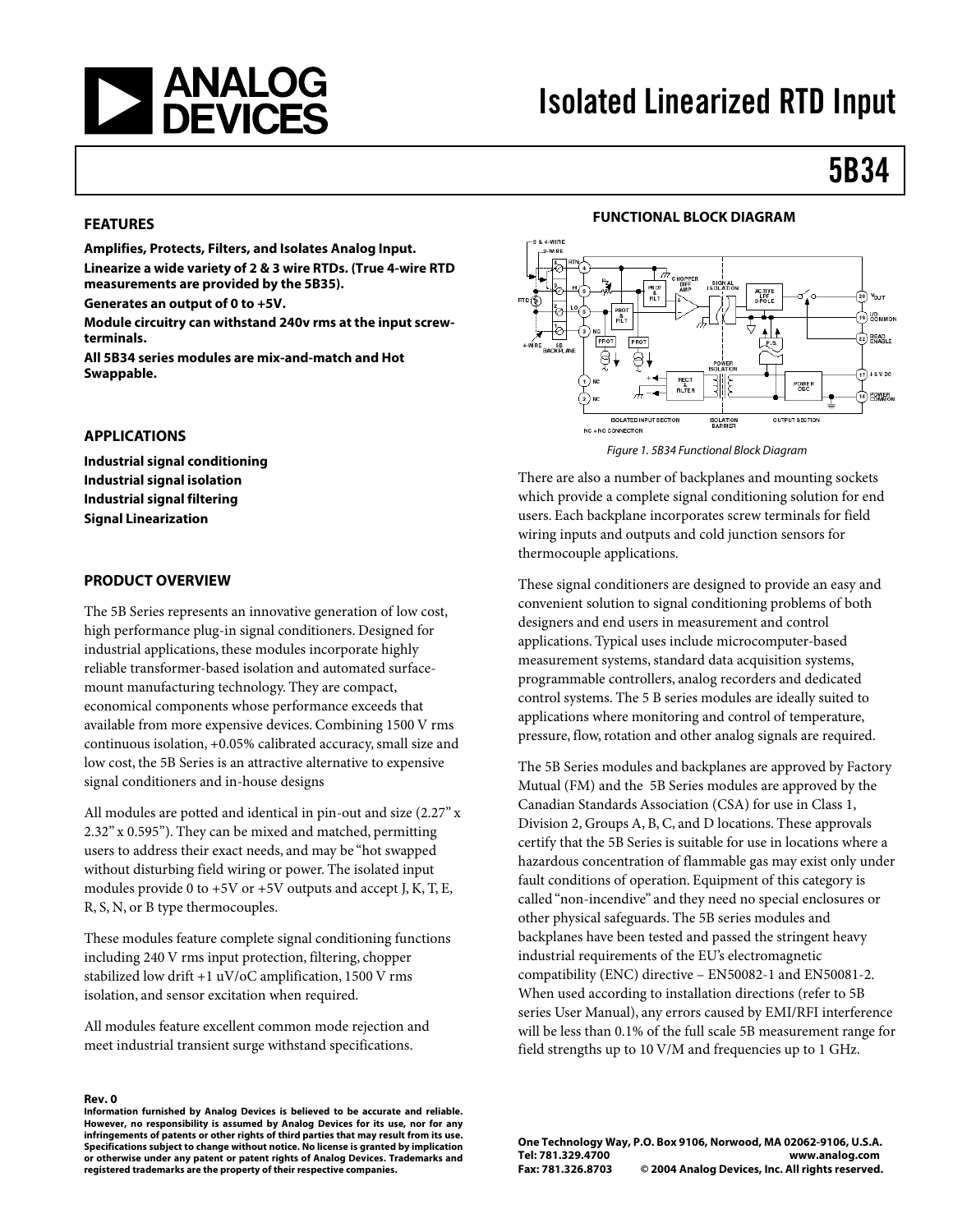### GENERAL DESCRIPTION

The 5B34 is a single-channel signal conditioning module that amplifies, protects, filters, linearizes, and isolates a wide variety of two and three-wire RTDs. For true four-wire RTD measurements please refer to the 5B35 model.

The 5B34 protects the computer side from damage due to fieldside over-volatge faults. The module withstands 240 V rms at the input terminals without damage thereby shielding the internal computer-side circuitry from field-side over-voltage conditions. In addition, the 5B34 is mix-and-match and hot swappable with all other 5B Series input modules, so can be inserted or removed from any socket in the same backplane without disrupting system power.

Two identical sources provide excitation current for the RTD. For three-wire RTDs, the second current flows through the third RDT lead so as to cancel the effects of (equal) lead resistance; this current also flows through a stable resistor lasertrimmed to the RTD value that sets the differential amplifier input and (module) output to zero volts at that scale point. The current sources and the amplifier input are protected to withstand input over-voltage up to 240 V rms.

A differential chopper-stabilized input amplifier provides stable gain and exceptionally low drift. This allows the use of very low RTD excitation current to minimize self-heating and preserve

.

measurement accuracy. Along with module gain and zero settings, a feedback linearizer is laser-trimmed. Custom versions of 5N34 can be laser-trimmed to meet special requirements.

Internal multi-pole low-pass filtering with a four-Hz cutoff (- 3dB) enhances normal-mode (noise on signal) and commonmode (noise on signal return) rejection at 50/60 Hz, enabling accurate measurement of small signals in high electrical noise.

Signal isolation by transformer coupling uses a proprietary modulation technique for linear, stable and reliable performance. The differential input circuit on the field side is fully floating, eliminating the need for any input grounding. A demodulator on the computer side of the signal transformer recovers the original signal, which is then filtered and buffered to provide a low-noise, low-impedance output signal. The output common must be kept within  $\pm 3V$  of power common.

A series output switch eliminates the need for external multiplexing in many applications. The switch is turned on by an active-low enable input. If the switch is to be on at all times, the enable-input should be grounded to power common as it is on the 5B01 and 5B08 backplanes.



Figure 2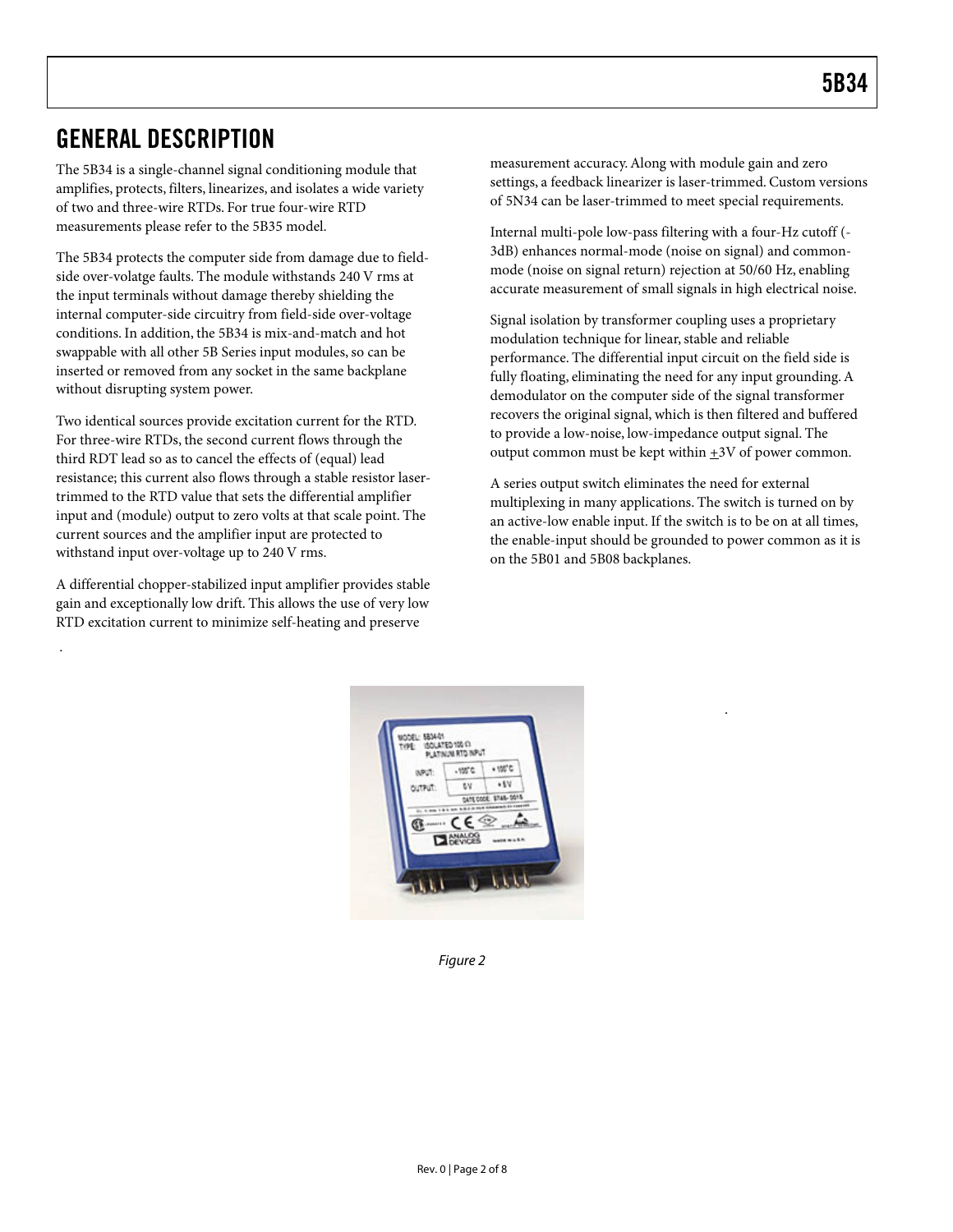### 5B34—SPECIFICATIONS

**5B34 Models Available**

| <b>Model</b> | Range                                                                                  | <b>Output Range</b>   | Accuracy          |
|--------------|----------------------------------------------------------------------------------------|-----------------------|-------------------|
| 5B34-01      | 100 $\Omega$ Platinum, $\alpha$ = 0.00385*<br>-100°C to +100°C (-148°F to +212°F)      | $0 \vee$ to +5 $\vee$ | $±0.32^{\circ}$ C |
| 5B34-02      | 0°C to +100°C (+32°F to 212°F)                                                         | $0 \vee$ to +5 $\vee$ | $±0.13$ °C        |
| 5B34-03      | 0°C to +200°C (+32°F to 392°F)                                                         | $0 \vee$ to +5 $\vee$ | $±0.26^{\circ}$ C |
| 5B34-04      | 0°C to +600°C (+32°F to 1112°F)                                                        | $0 \vee$ to +5 $\vee$ | $±0.78^{\circ}$ C |
| 5B34-C-01    | 10 $\Omega$ Copper, $\alpha$ = 0.004274<br>0°C to +120°C (10Ω @ 0°C) (+32°F to +248°F) | $0 \vee$ to +5 $\vee$ | $±0.23$ °C        |
| 5B34-C-02    | 0°C to +120°C (10 $\Omega$ @ 25°C)(+32°F to +248°F)                                    | $0 \vee$ to +5 $\vee$ | $±0.23$ °C        |
| 5B34-N-01    | 120Ω Nickel, $* = 0.00672$<br>0°C to +300°C (+32°F to +572°F)                          | $0 \vee$ to +5 $\vee$ | $±0.40^{\circ}$ C |
| 5B34-Custom  | ÷                                                                                      | $\star$               |                   |

\* Custom Input/Output ranges are available including versions for the 100Ω Platinum RTD with ™=0.003916.<br>Refer to configuration guide.

### **5B34 Specifications**

(typical  $@ + 25^\circ \text{C}$  and  $\text{V}_\text{s} = +5 \text{ V}$  dc)

| <b>Description</b>                     | Model 5B34                                                                                                                 |  |
|----------------------------------------|----------------------------------------------------------------------------------------------------------------------------|--|
|                                        | <b>Input Ranges</b>                                                                                                        |  |
| <b>Standard Ranges</b>                 | Refer to Model Table                                                                                                       |  |
| <b>Custom Ranges</b>                   | -200°C to +850°C (100 $\Omega$ Platinum)<br>-80°C to +320°C (120 $\Omega$ Nickel)<br>-100°C to +260°C (10 $\Omega$ Copper) |  |
| Output Range ( $R_1 > 50$ k $\Omega$ ) | $0 V to +5 V$                                                                                                              |  |
|                                        | Accuracy <sup>2</sup>                                                                                                      |  |
| Initial $@ + 25^\circ C$               | $\pm 0.05\%$ Span $\pm 0.04\Omega$ * $\pm 0.05$ (Rz <sup>1</sup> )                                                         |  |
| Conformity Error <sup>3</sup>          | $±0.05\%$ Span                                                                                                             |  |
| Input Offset vs. Temperature           | $\pm 0.02^{\circ}$ C/°C                                                                                                    |  |
| Output Offset vs. Temperature          | $\pm 20 \mu V$ °C                                                                                                          |  |
| Gain vs. Temperature                   | ±0.005% of Reading/°C                                                                                                      |  |
| Input Bias Current                     | ±3 nA                                                                                                                      |  |

#### **Input Resistance**

| Power On                         | $5 M\Omega$     |
|----------------------------------|-----------------|
| Power Off                        | 40 k $\Omega$   |
| Overload                         | 40 k $\Omega$   |
|                                  | <b>Noise</b>    |
| Input, 0.1 Hz to 10 Hz Bandwidth | $0.2 \mu V$ rms |
| Output, 100 kHz Bandwidth        | $200 \mu V$ rms |
| Bandwidth, -3 dB                 | 4 Hz            |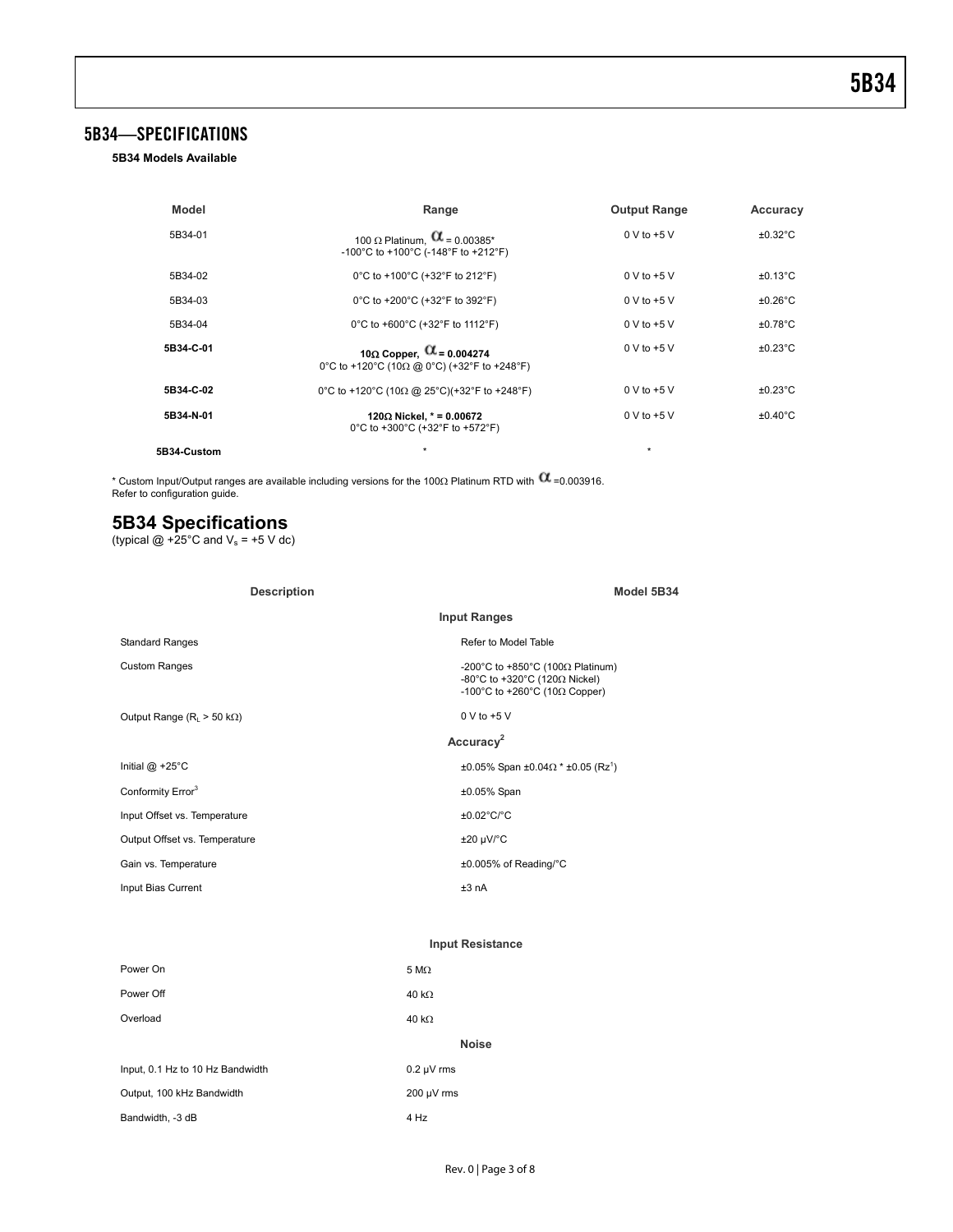### 5B34

| Output Rise Time, 10% to 90% Span        | 200 ms                                                 |  |  |  |
|------------------------------------------|--------------------------------------------------------|--|--|--|
| Common-Mode Voltage (CMV)                |                                                        |  |  |  |
| Input-to-Output, Continuous              | 1500 V rms, maximum                                    |  |  |  |
| Output-to-Power, Continuous <sup>4</sup> | ±3 V, maximum                                          |  |  |  |
| Transient                                | ANSI/IEEE C37.90.1-1989                                |  |  |  |
| <b>Common Mode Rejection (CMR)</b>       |                                                        |  |  |  |
| 1 kΩ Source Imbalance, 50/60 Hz          | 160 dB                                                 |  |  |  |
| Normal Mode Rejection 50/60 Hz           | 60 dB                                                  |  |  |  |
|                                          | <b>Sensor Excitation Current</b>                       |  |  |  |
| 100 $\Omega$ Pt, 120 $\Omega$ Ni         | $0.25$ mA                                              |  |  |  |
| $10\Omega$ Cu                            | 1.0 <sub>m</sub> A                                     |  |  |  |
|                                          | <b>Lead Resistance Effect</b>                          |  |  |  |
| 100Ω Pt, 120Ω Ni                         | $±0.02^{\circ}C/\Omega$                                |  |  |  |
| 10 $\Omega$ Cu                           | $±0.2^{\circ}C/\Omega$                                 |  |  |  |
|                                          | <b>Input Protection</b>                                |  |  |  |
| Continuous                               | 240 V rms, maximum                                     |  |  |  |
| Transient                                | ANSI/IEEE C37.90.1-1989                                |  |  |  |
| <b>Output Resistance</b>                 | $50\Omega$                                             |  |  |  |
| Voltage Output Protection                | Continuous Short to Ground                             |  |  |  |
| <b>Output Selection Time</b>             | 6 µs @ $\mathrm{C_{load}}$ = 0 to 2,000 pF             |  |  |  |
|                                          | <b>Output Enable Control</b>                           |  |  |  |
| Max Logic "0"                            | $+1V$                                                  |  |  |  |
| Min Logic "1"                            | $+2.5V$                                                |  |  |  |
| Max Logic "1"                            | +36 V                                                  |  |  |  |
| Input Current "0"                        | $0.4 \text{ mA}$                                       |  |  |  |
| Power Supply Voltage                     | +5 V ±5%                                               |  |  |  |
| Power Supply Current                     | 30 mA                                                  |  |  |  |
|                                          | <b>Power Supply Sensitivity, RTI</b>                   |  |  |  |
| 100 $\Omega$ Pt, 120 $\Omega$ Ni         | $±0.05^{\circ}$ C/V                                    |  |  |  |
| $10\Omega$ Cu                            | $±0.5^{\circ}$ C/V                                     |  |  |  |
| <b>Mechanical Dimensions</b>             | 2.275" x 2.375" x 0.595" (57.8 mm x 59.1 mm x 15.1 mm) |  |  |  |
| Environmental                            |                                                        |  |  |  |
| Rated Performance                        | -25 $^{\circ}$ C to +85 $^{\circ}$ C                   |  |  |  |
| Operating                                | -40 $^{\circ}$ C to +85 $^{\circ}$ C                   |  |  |  |
| Storage                                  | -40 $^{\circ}$ C to +85 $^{\circ}$ C                   |  |  |  |
| <b>Relative Humidity</b>                 | 0 to 93% @ +40°C non-condensing                        |  |  |  |
| <b>RFI Susceptibility</b>                | ±0.5% Span error @ 400 MHz, 5 Watt, 3 ft               |  |  |  |

\* ±0.025Ω For Cu RTD's; ±0.1Ω For Ni RTD's.<br><sup>1</sup> Rz is the value of the RTD resistance at the lowest point of the measurement range.<br><sup>2</sup> Includes the combined effects of repeatability, hysteresis,<br>and conformity error. Loa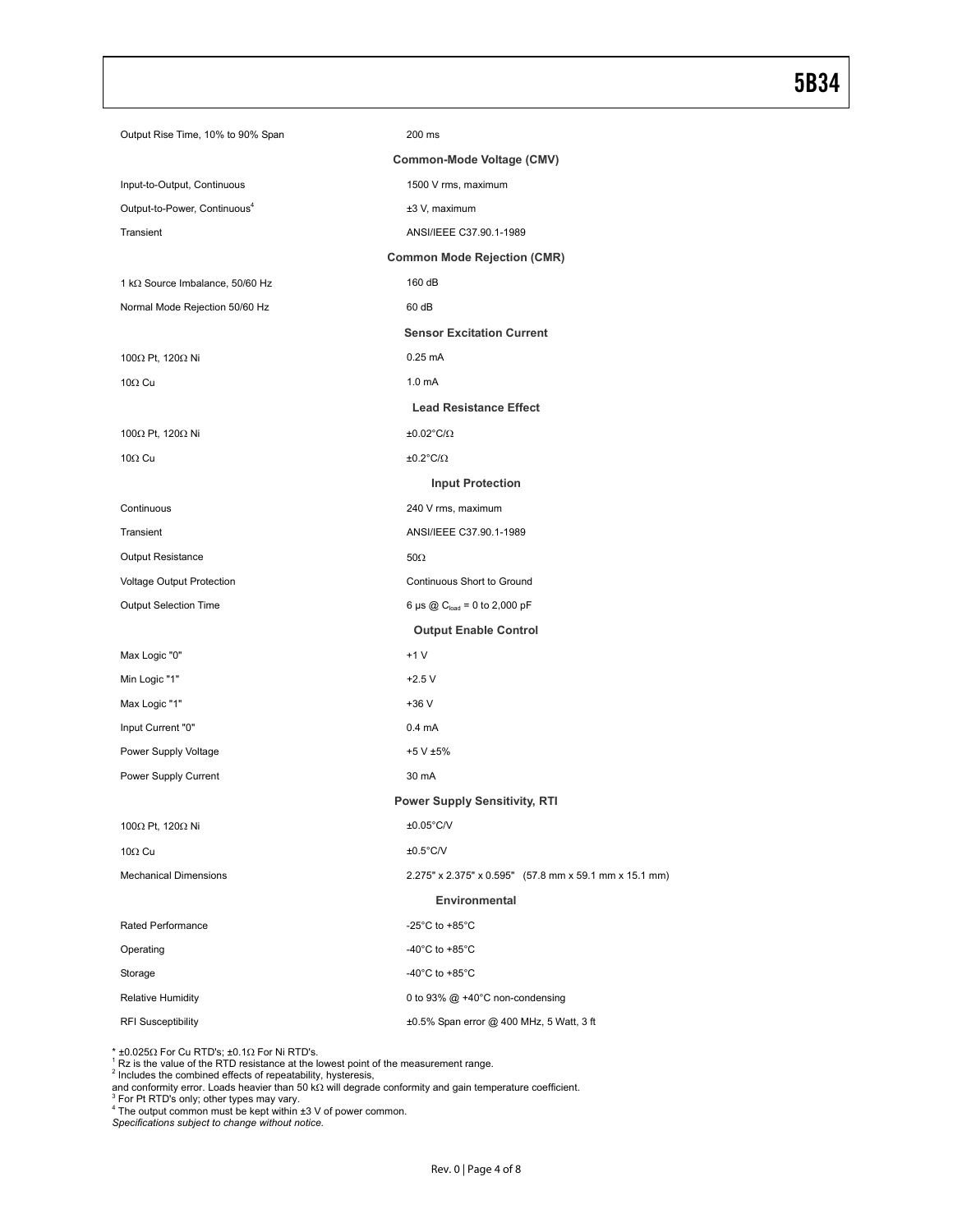## PIN CONFIGURATIONS AND FUNCTIONAL DESCRIPTIONS



NOTE: 4-WIRE RTD SENSORS MAY BE USED WITH THE 5B34 AS SHOWN. FOR HIGHEST ACCURACY, MODEL 5B35 SHOULD BE USED WITH 4-WIRE RTD.

Figure 3 5B34 Input Field Connections

| Table 1. Pin Function Descriptions- |                    |  |
|-------------------------------------|--------------------|--|
| Pin No.                             | <b>Description</b> |  |
|                                     | NC.                |  |
|                                     | . O                |  |
|                                     |                    |  |
|                                     | <b>RETURN</b>      |  |



Figure 4 . Model 5B Series Module, with pin-out assignments.

### **ESD CAUTION**

ESD (electrostatic discharge) sensitive device. Electrostatic charges as high as 4000 V readily accumulate on the human body and test equipment and can discharge without detection. Although this product features proprietary ESD protection circuitry, permanent damage may occur on devices subjected to high energy electrostatic discharges. Therefore, proper ESD precautions are recommended to avoid performance degradation or loss of functionality.

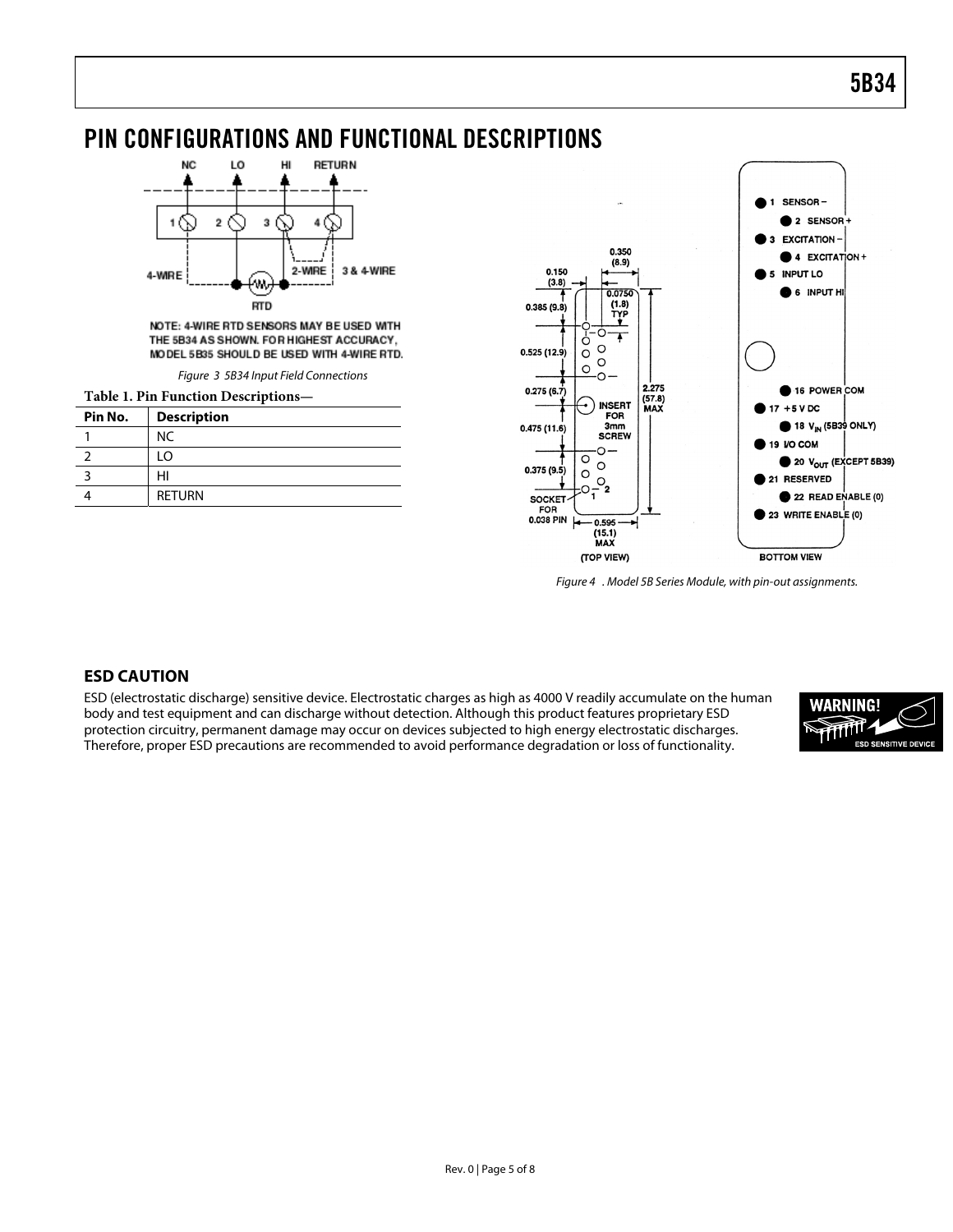

Figure 5. Outline Dimensions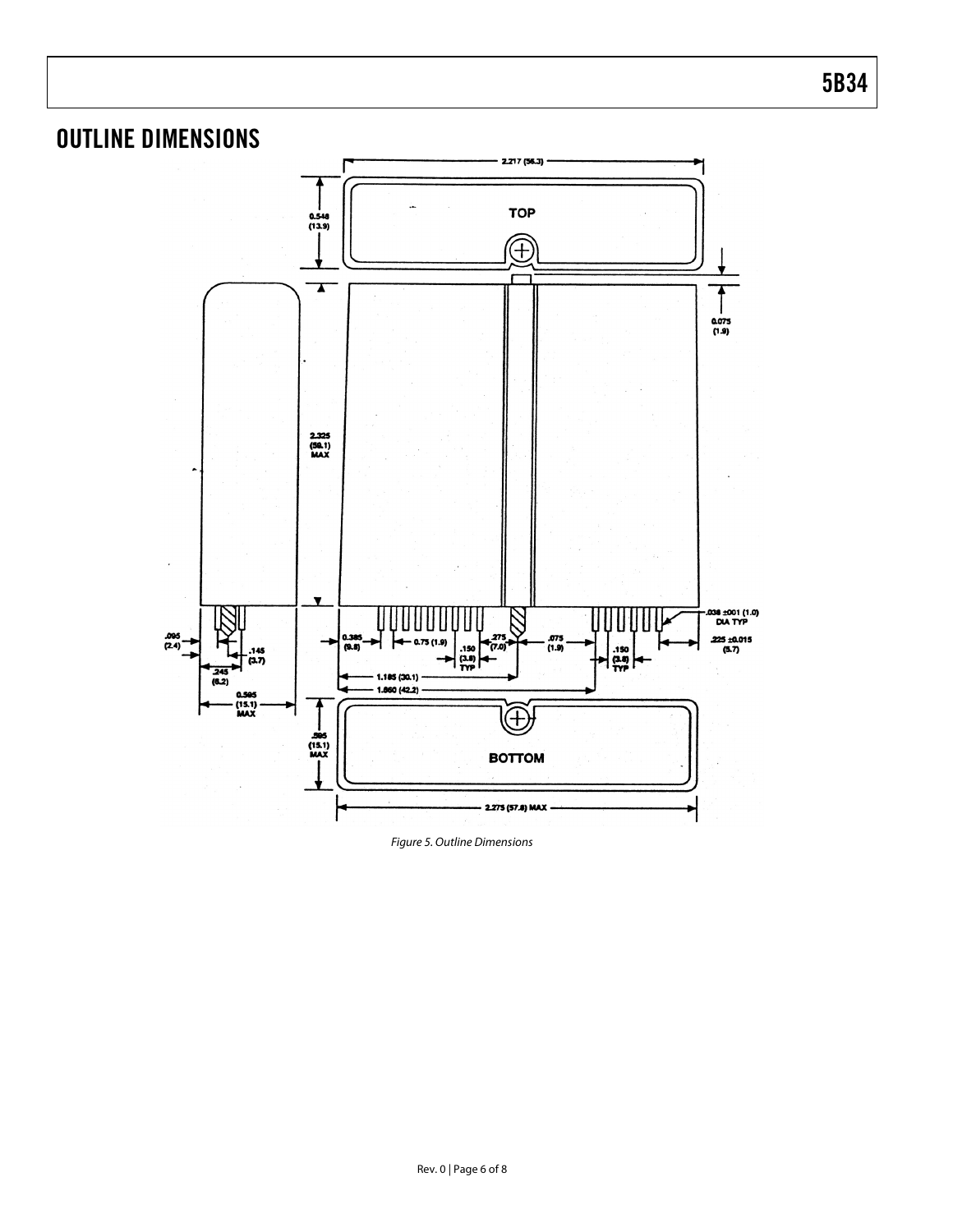# **NOTES**